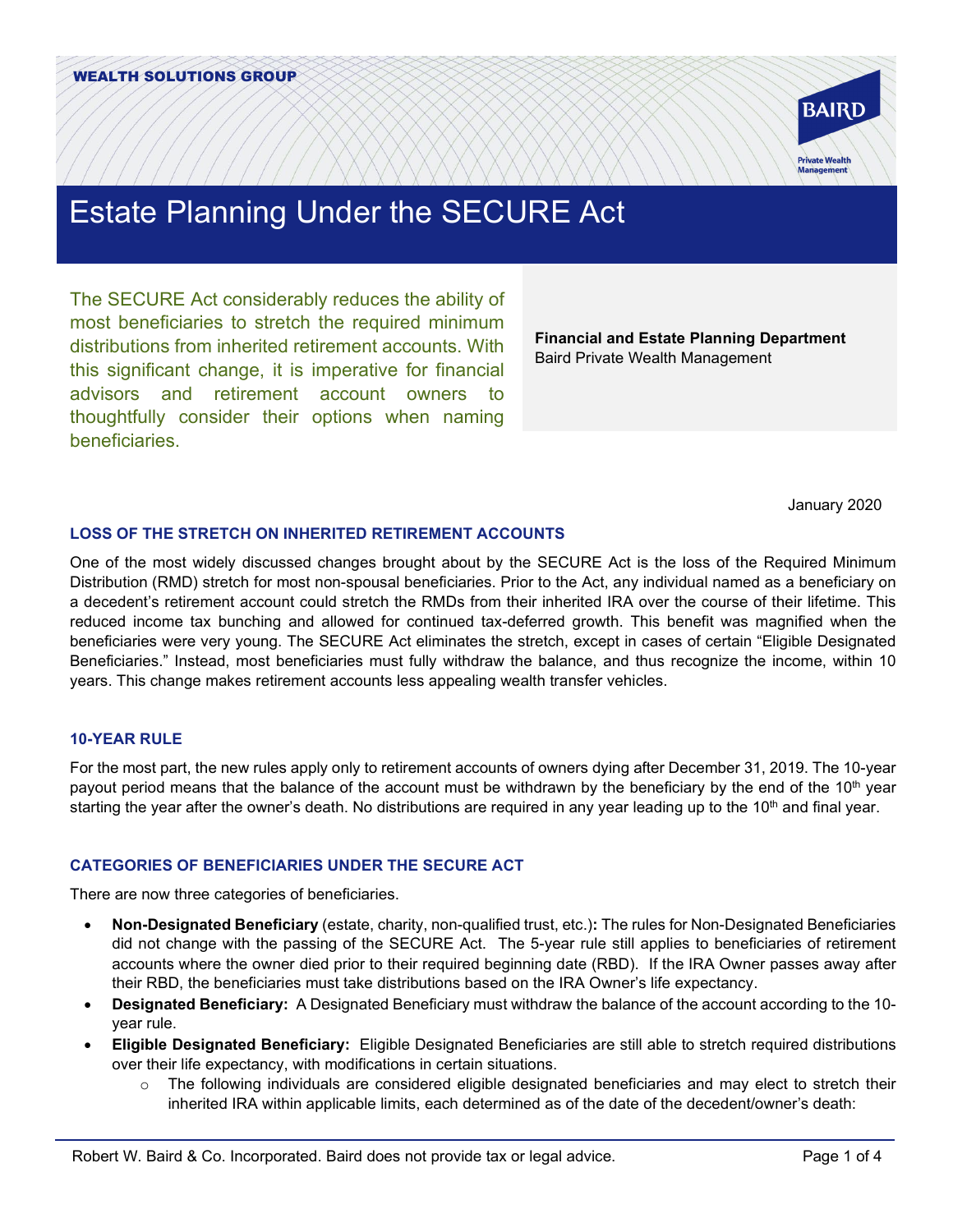- **Spouses**: A spouse may continue to elect to roll a deceased spouse's IRA into their own, or they may elect to receive an inherited IRA to be distributed over the course of their life expectancy.
- **Minor children**: A minor child of the retirement account owner may stretch the account until they reach the age of majority (determined by the state of the child's residency). Once they reach the age of majority, life expectancy distributions stop and the 10-year rule kicks in. For example, if the age of majority is 21 in the child's state of residence, he or she will have until the end of the year in which they turn 31 to deplete the account. This exception only applies to a minor child of the account owner, not to a grandchild or other beneficiary. If the child dies before reaching the age of majority, the 10-year clock starts upon his or her death.
- **Disabled Persons**: Certain individuals with disabilities, as defined under I.R.C. 72(m)(7), may use the life expectancy payout option. The 10-year rule must be used once the disabled beneficiary passes away.
- **Chronically ill persons**: Certain individuals with chronic illness, as specifically defined under I.R.C. 7702B(c)(2), may use the life expectancy payout option. The 10-year rule must be used once the chronically ill person passes away.
- **Persons Close in Age**: A person who is not more than 10 years younger than the account owner may stretch over their own lifetime. Perhaps the idea here was two-fold. First, naming an individual close in age is not part of the targeted tax-deferral behavior, as the individual will be in much the same position as the decedent/owner. Secondly, this eliminates the possibility that the 10-year period would make it more advantageous for an individual with less than a 10-year life expectancy.

These significant changes highlight the fact that beneficiary designations are never one-size-fits all. It is important for an account owner to weigh his or her priorities, identify who an account owner's desired beneficiaries are, and then determine the owner's goals for those beneficiaries.

## **LIFETIME OPPORTUNITIES: ROTH CONVERSIONS AND LIFE INSURANCE**

Some retirement account owners might consider increasing the death benefit on their life insurance policies to help mitigate the tax liability for beneficiaries. In one such strategy, an IRA owner could take IRA withdrawals during their lifetime and use the after-tax proceeds of those distributions to pay for the life insurance premiums.

Others may wish to create a lower overall tax effect with Roth Conversions. Especially if the account owner is retired or otherwise in a lower tax bracket than the anticipated beneficiary, he or she may wish to take advantage of the current lower income tax rates and recognize the income by converting a portion of his or her Traditional IRA account to a Roth IRA. This may avoid the later bunching of income to be reported by a beneficiary who may be in their highest income earning years at the time. The effect is a potentially lower overall tax liability, with a larger net gift to beneficiaries. While a Roth Conversion can certainly help with income tax planning, the same required minimum distribution rules will apply upon the Roth IRA Owner's death. However there is one exception, a Spousal rollover does not would not require the Spouse to take distributions during their lifetime.

#### **ESTATE PLANNING WITH TRUSTS**

A common estate planning tool for owners of substantial estates has been to establish long-term trusts for their descendants and name the trust as the beneficiary of retirement accounts. Under the old rules, if established as a "lookthrough trust," the trust and beneficiary could enjoy the income tax benefits of stretching the RMDs over the trust beneficiary's life expectancy, while controlling and protecting much of the account principal.

Sources: Setting Every Community Up for Retirement Enhancement Act of 2019; I.R.C. 401(a)(9); Tres. Reg. 1.401(a)(9)-4; Robert S. Keebler "The End Is Near for Stretch IRAs" and various other titles; LISI Employee Benefits and Retirement Planning Newsletter #713 (December 26, 2019) at [http://www.leimbergservices.com,](https://urldefense.com/v3/__http:/www.leimbergservices.com/__;!!EbQPtYtffN8evQ!pS4LrgvE7kw3_gwzqECzd3bkgxbAEwL81GTv3WrqaNuyjc4tw2ttcgx9ZKyR0Uk$) Copyright 2019 Leimberg Information Services, Inc. (LISI).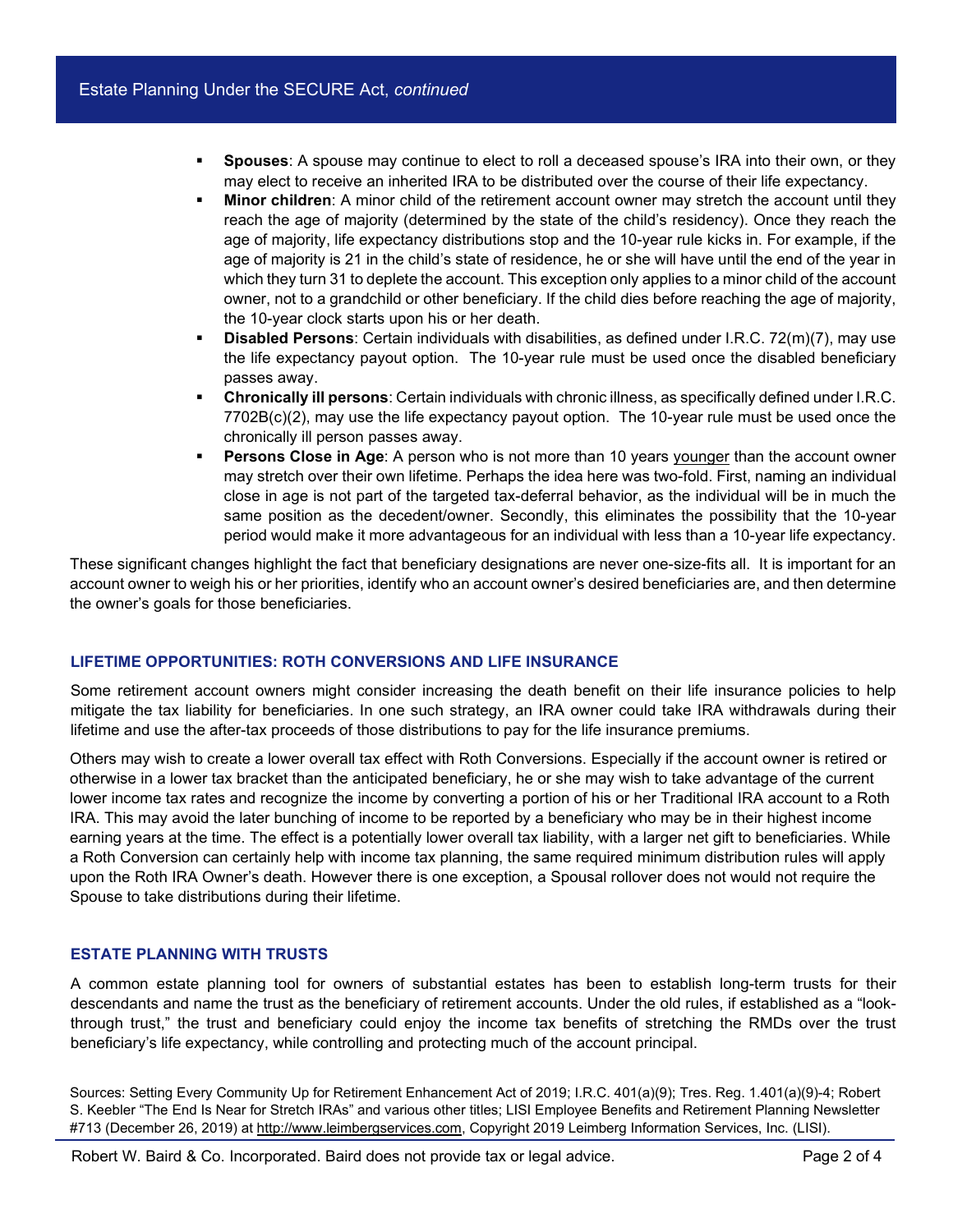Perhaps the most common tool was to incorporate "conduit provisions," which require the trust to distribute all retirement account distributions (*i.e.,* RMDs plus any additional amounts withdrawn in a given year) to the trust beneficiary. Because the distributions must be paid directly to the beneficiary, they are reported at individual tax rates rather than the compressed trust income tax rates. Overall, this design was the best of both worlds for many account owners as it allowed for the stretch over the trust beneficiary's lifetime, continued tax deferral on the growth of the account, and protected assets from creditors for the beneficiary.

Although it appears that conduit trusts may continue to qualify as look-through trusts, because the stretch for most has been eliminated, the best result for most conduit trust beneficiaries is that the retirement assets will be subject to the 10 year payout rule, meaning the assets will ultimately end up in the beneficiaries' hands outright within ten years since conduit trusts require all distributions be paid directly to the beneficiary. Essentially the upside of including conduit provisions will be to stretch the RMDs an additional 5 years (from the 5-year general rule to the 10-year look through) and providing asset protection over the retirement assets while they are held in trust during that 10 year period.

If the primary goal of a long-term trust is to provide spendthrift and creditor protection for the beneficiaries, a conduit trust now looks much less favorable since the beneficiaries are required to receive the balance of the funds outright within 10 years, meaning an important trust asset will be quickly depleted and all protection that the trust would have otherwise provided will be lost. Where the primary goal is to protect the principal from, or for, the beneficiary, the client may elect to forego the 5 extra years of deferral and remove the conduit provisions from their trust, thus allowing the account proceeds to remain protected in the trust, through an accumulation Trust. While the accumulation trust may provide greater asset protection and control of the assets, the retained income distributed from the IRA to the Trust will be subject to income taxes at the Trust tax rates,

#### **CONDUIT TRUSTS FOR ELIGIBLE DESIGNATED BENEFICIARIES**

In some cases, the inclusion of conduit provisions can still be effective if the individual beneficiary of the trust is also an Eligible Designated Beneficiary. For example, if the spouse is a beneficiary of a conduit marital trust, since the spouse may continue to use his or her life-expectancy, so may the trust. This may also be effective in the case of minor children. It is important to note, however, that in the case of a spouse, the 10-year clock will start for the remainder beneficiaries at the spouse's death; for a minor beneficiary, it will start upon reaching the age of majority. To effectively use this tool, it is imperative that the trust created for that specific Eligible Designated Beneficiary be named on the applicable beneficiary designation form (for example: the Descendant's Separate Trust f/b/o Jane Smith c/u the Revocable Trust of John H. Smith"). If the descendant's Revocable Trust itself is named as the beneficiary (e.g. "The Revocable Trust of John H. Smith"), it is possible that the stretch will be lost even if a portion of the IRA ends up on a conduit trust for the beneficiary Because of the specific rules identifying the "Beneficiary."

#### **ACCUMULATION TRUSTS DO NOT PROTECT STRETCH FOR MOST ELIGIBLE DESIGNATED BENEFICIARIES**

Another trust structure that has traditionally allowed for the look-through is an accumulation trust. The accumulation trust does not require the mandatory distribution of all account withdrawals to the trust beneficiaries. Although accumulation trusts may continue to work under some circumstances to achieve the 10-year pay-out period, it does not appear that they will achieve a life-expectancy stretch for most Eligible Designated Beneficiaries. This is because the Eligible Designated Beneficiary (for example a spouse) will generally not be considered the only potential beneficiary for purposes of determining look-through status. The only case in which the IRS may allow the stretch with an accumulation trust is in the case of Eligible Designated Beneficiaries who are considered disabled and or/chronically ill.

#### **PLANNING FOR SPOUSES**

Sources: Setting Every Community Up for Retirement Enhancement Act of 2019; I.R.C. 401(a)(9); Tres. Reg. 1.401(a)(9)-4; Robert S. Keebler "The End Is Near for Stretch IRAs" and various other titles; LISI Employee Benefits and Retirement Planning Newsletter #713 (December 26, 2019) at [http://www.leimbergservices.com,](https://urldefense.com/v3/__http:/www.leimbergservices.com/__;!!EbQPtYtffN8evQ!pS4LrgvE7kw3_gwzqECzd3bkgxbAEwL81GTv3WrqaNuyjc4tw2ttcgx9ZKyR0Uk$) Copyright 2019 Leimberg Information Services, Inc. (LISI).